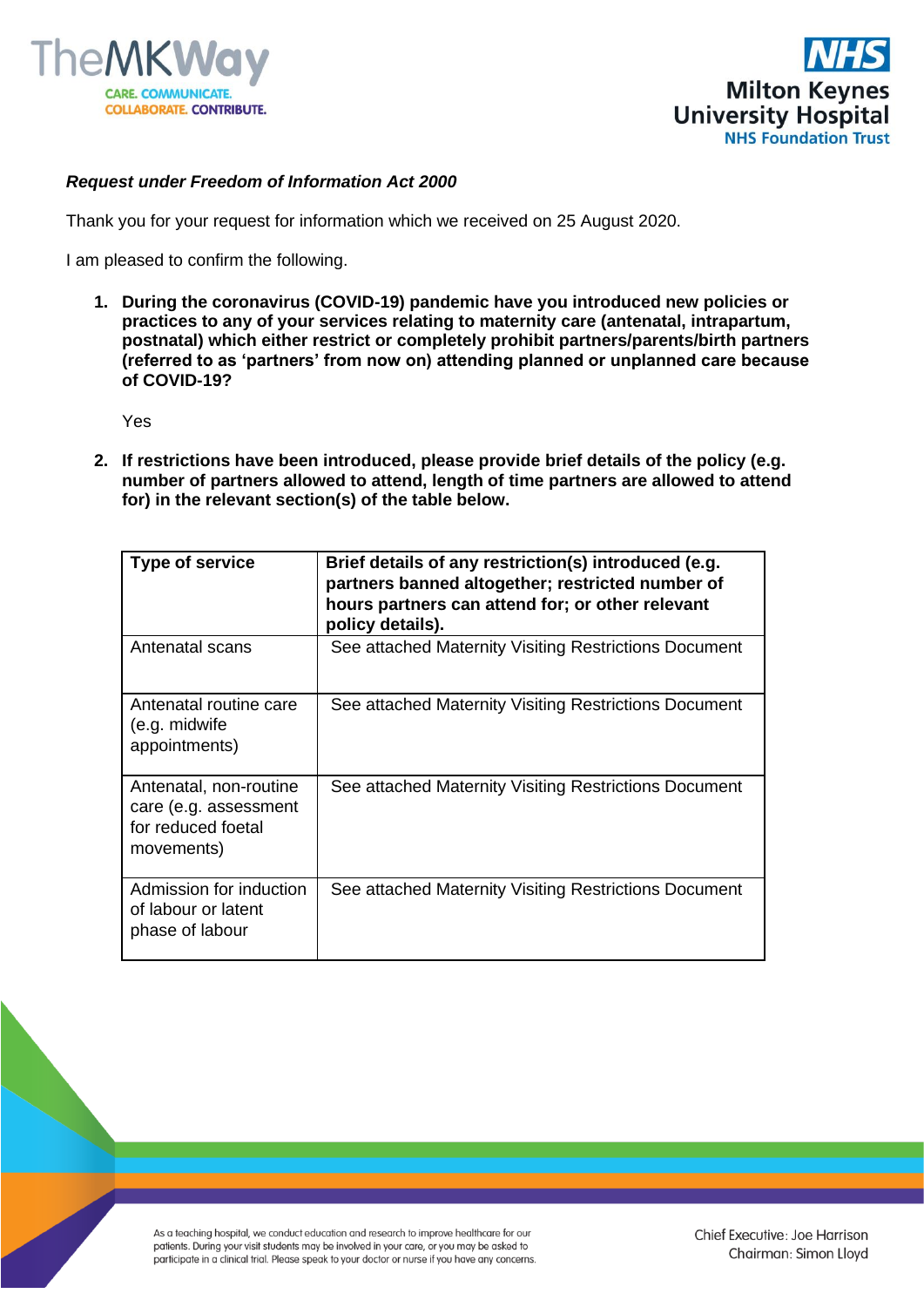| Intrapartum care -<br>homebirth                             | No restrictions on birth partner being in attendance at<br>home                        |
|-------------------------------------------------------------|----------------------------------------------------------------------------------------|
| Intrapartum care -<br>freestanding midwifery<br>led unit    | $N/A -$ we do not have an MLU                                                          |
| Intrapartum care -<br>alongside midwifery led<br>unit       | $N/A$ – we do not have an MLU                                                          |
| Intrapartum care -<br>consultant led unit                   | See attached Maternity Visiting Restrictions Document                                  |
| Intrapartum care -<br>delivery in theatre                   | Partner could attend Theatre unless a GA was<br>performed. This is our normal practice |
| Postnatal care – post<br>birth and on the<br>postnatal ward | See attached Maternity Visiting Restrictions Document                                  |
| Community postnatal<br>clinics                              | No partners attending visits                                                           |

3. **Do restrictions in place, or related policies/practice, include provision for extenuating circumstances (e.g. mental health conditions, disabilities, pre-term birth, or following deliveries with complications) (Y/N). If yes, please provide brief details**.

Yes, there is provision for extenuating circumstances with individual situations being reviewed and approved by the executive team.

- **4. Please indicate (Y/N) whether the restrictions detailed above were informed by: ● Guidance issued by a professional body (please detail which body)** Yes, RCOG and RCM
	- **● Engagement with service users**

Yes, by Head of midwifery advocating women's concerns about restricted visiting

- **● Other (please provide brief details)** N/A
- 5. **Are these restrictions still in place (Y/N)? If not, please provide the date/an estimate of the date when they were removed**.

The restrictions have been updated (Please see updated visiting restrictions July 2020 attached

**6. Please provide details of any firm plans in place to introduce new restrictions on partner attendance at maternity services (e.g. in the event of a local lockdown, in the event of a major 2nd wave).**